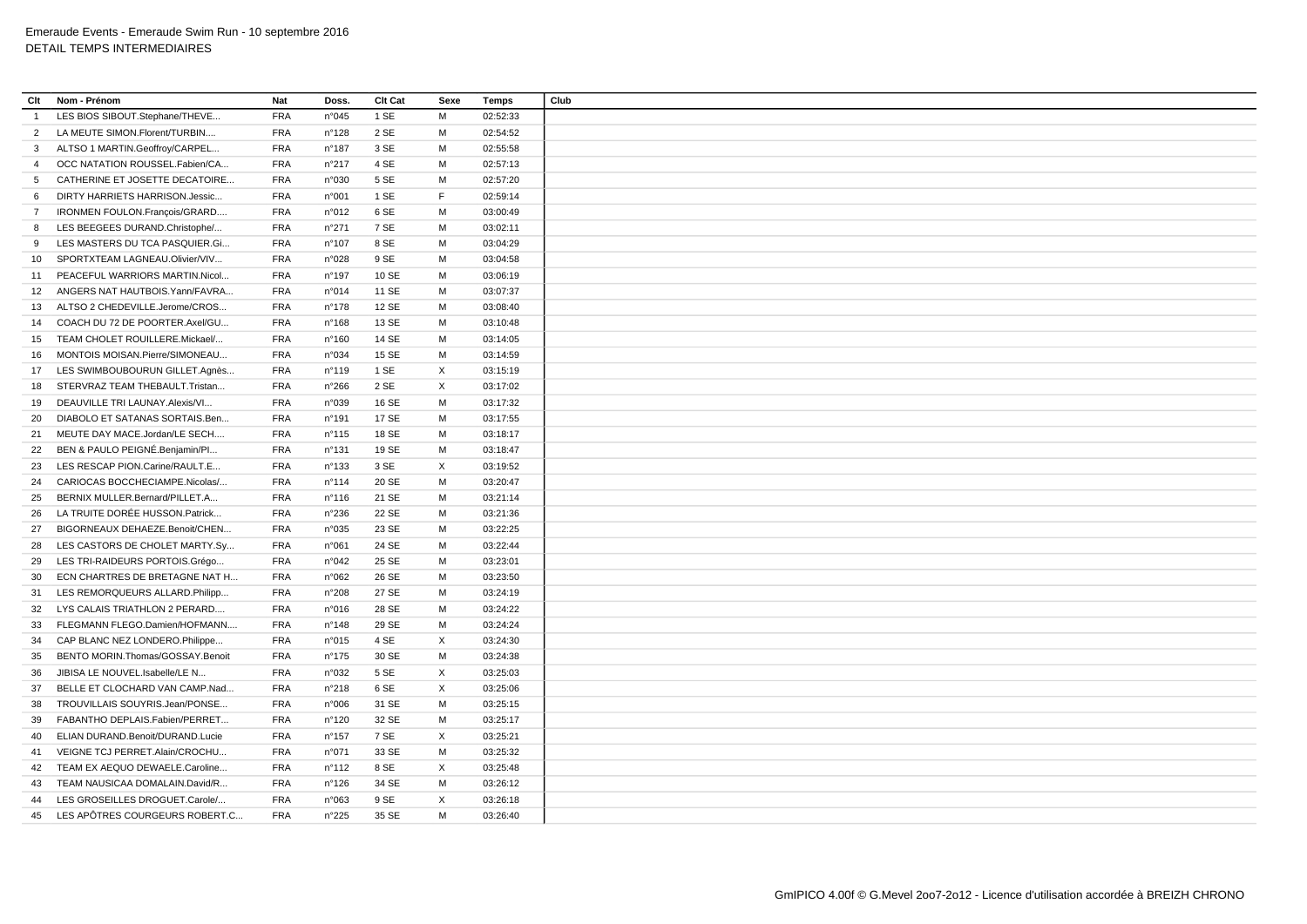| Clt | Nom - Prénom                                                     | <b>Nat</b>               | Doss.           | Clt Cat | Sexe        | Temps                | Club |  |  |
|-----|------------------------------------------------------------------|--------------------------|-----------------|---------|-------------|----------------------|------|--|--|
| 46  | CAP COZ KERMARREC.Matthieu/KER                                   | <b>FRA</b>               | n°079           | 36 SE   | M           | 03:27:28             |      |  |  |
| 47  | LES FRÈRES BENCO LE ROUX.Loïc/                                   | <b>FRA</b>               | n°238           | 37 SE   | M           | 03:27:31             |      |  |  |
| 48  | LES VIKINGS NORMANDS BRUNEAU.C                                   | <b>FRA</b>               | $n^{\circ}185$  | 38 SE   | M           | 03:28:26             |      |  |  |
| 49  | LES POT'AGÉS GUIMARD.Denis/LEC                                   | <b>FRA</b>               | n°104           | 39 SE   | М           | 03:29:22             |      |  |  |
| 50  | LYS CALAIS TRIATHLON 1 POUTRAI                                   | <b>FRA</b>               | n°017           | 40 SE   | M           | 03:29:25             |      |  |  |
|     |                                                                  |                          | n°041           | 2 SE    | F           |                      |      |  |  |
| 51  | RMPRO GIRL'S OELKERS.Susie/FIR                                   | <b>FRA</b>               | $n^{\circ}240$  | 41 SE   | M           | 03:29:39<br>03:29:45 |      |  |  |
| 52  | WRC REVOL.Christophe/GRANDIN.S<br>LES ZAMOURS HAVARD.Rachel/HAVA | <b>FRA</b><br><b>FRA</b> | $n^{\circ}$ 142 | 10 SE   | X           | 03:29:55             |      |  |  |
| 53  |                                                                  |                          |                 |         |             |                      |      |  |  |
| 54  | DIPAPOU OUEI.Claude/OUEI.Elodie                                  | <b>FRA</b>               | $n^{\circ}$ 158 | 11 SE   | X           | 03:30:27             |      |  |  |
| 55  | HIPSTER CHOUPAULT.David/LESIEU                                   | <b>FRA</b>               | n°083           | 42 SE   | M           | 03:31:22             |      |  |  |
| 56  | KENYANS - LE RETOUR MUGNIER.Em                                   | <b>FRA</b>               | n°235           | 43 SE   | M           | 03:32:16             |      |  |  |
| 57  | LOULISNAÏ SAUTON.Lothaire/SOLL                                   | <b>FRA</b>               | n°058           | 12 SE   | X           | 03:32:36             |      |  |  |
| 58  | SUZANNE SUZANNE.Frederick/SUZA                                   | <b>FRA</b>               | n°040           | 13 SE   | X           | 03:33:46             |      |  |  |
| 59  | LES COUSINS PATARD.Stephane/FL                                   | <b>FRA</b>               | n°090           | 44 SE   | M           | 03:33:49             |      |  |  |
| 60  | ST GREGOIRE TRI BADET.Nicolas/                                   | <b>FRA</b>               | $n^{\circ}$ 141 | 45 SE   | М           | 03:34:45             |      |  |  |
| 61  | LES BLEUS MOUSSET.Jean-patrick                                   | <b>FRA</b>               | $n^{\circ}$ 151 | 46 SE   | M           | 03:34:47             |      |  |  |
| 62  | LES BORDELAIS MOREL.Jean luc/B                                   | <b>FRA</b>               | n°091           | 47 SE   | M           | 03:34:52             |      |  |  |
| 63  | SWIMRUN2EME RABIN.Christophe/L                                   | <b>FRA</b>               | n°023           | 48 SE   | M           | 03:35:03             |      |  |  |
| 64  | LES LOUTRES DRAVEILLOISES MONV                                   | <b>FRA</b>               | n°222           | 14 SE   | X           | 03:35:40             |      |  |  |
| 65  | LES FREROS DE LAS CRANAS LAMY                                    | <b>FRA</b>               | $n^{\circ}164$  | 49 SE   | M           | 03:36:37             |      |  |  |
| 66  | LES PAS QUE BEAUX LEBRETON.Jér                                   | <b>FRA</b>               | n°094           | 50 SE   | M           | 03:36:43             |      |  |  |
| 67  | ESB TRIATHLON LES FOFOLLES FER                                   | <b>FRA</b>               | $n^{\circ}261$  | 3 SE    | F           | 03:36:54             |      |  |  |
| 68  | GRUN EGGER.Guillaume/CHABAUD.O                                   | <b>FRA</b>               | $n^{\circ}109$  | 51 SE   | М           | 03:37:33             |      |  |  |
| 69  | LES ECUREUILS CARBONNIER.Olivi                                   | <b>FRA</b>               | n°095           | 52 SE   | M           | 03:37:35             |      |  |  |
| 70  | TEAM CLUBCYCLO.COM COUTARD.Ste                                   | <b>FRA</b>               | n°037           | 53 SE   | M           | 03:37:56             |      |  |  |
| 71  | VMT LAMICHE.Damien/PUYFOULHOUX                                   | <b>FRA</b>               | n°044           | 54 SE   | M           | 03:38:00             |      |  |  |
| 72  | LES BEEGEES DE MEUDON BENEZIT                                    | <b>FRA</b>               | n°270           | 55 SE   | M           | 03:38:04             |      |  |  |
| 73  | ISSY TRI ONE BREUILLE. Yan/DEHE                                  | <b>FRA</b>               | $n^{\circ}$ 111 | 56 SE   | M           | 03:38:32             |      |  |  |
| 74  | THE OLYMPIC CLUB (TOC) SAN FRA                                   | <b>FRA</b>               | $n^{\circ}216$  | 57 SE   | М           | 03:38:51             |      |  |  |
| 75  | JIMARILE PIERRE.Jimmy/PIERRE.M                                   | <b>FRA</b>               | n°269           | 15 SE   | X           | 03:39:06             |      |  |  |
| 76  | TORPILLES MEUDONNAISES LEMOIGN                                   | <b>FRA</b>               | n°257           | 58 SE   | M           | 03:39:11             |      |  |  |
|     | 77 LA TEAM TRUFETTE ROPERT.Damien                                | <b>FRA</b>               | n°092           | 16 SE   | X           | 03:39:56             |      |  |  |
| 78  | MASTRIA 53 DURAND.Pascal/FRION                                   | <b>FRA</b>               | $n^{\circ}$ 132 | 59 SE   | M           | 03:40:00             |      |  |  |
| 79  | TEAM ERGAN ERGAN.Bernard/ERGAN                                   | <b>FRA</b>               | $n^{\circ}163$  | 60 SE   | M           | 03:40:42             |      |  |  |
| 80  | ENDURANCE SHOP LE MANS GRENOUI                                   | <b>FRA</b>               | n°184           | 61 SE   | M           | 03:40:56             |      |  |  |
| 81  | LES UMLAUT SCHÜPPE.Ludivine/MÜ                                   | <b>FRA</b>               | n°230           | 17 SE   | X           | 03:41:20             |      |  |  |
|     | BREIZH TOPHE VRIGNAUD.Christop                                   | <b>FRA</b>               | n°050           | 62 SE   | M           | 03:41:48             |      |  |  |
| 82  |                                                                  |                          |                 |         |             |                      |      |  |  |
| 83  | SPACECOWBOY MOUILLERON.Antoine                                   | <b>FRA</b>               | n°199           | 63 SE   | M           | 03:41:52             |      |  |  |
| 84  | BENRAPH JAMMES.Benoit/SAULNIER                                   | <b>FRA</b>               | n°250           | 64 SE   | M           | 03:42:20             |      |  |  |
| 85  | GRAND STEAK TITI SAUTET.Stépha                                   | <b>FRA</b>               | n°072           | 65 SE   | M           | 03:42:30             |      |  |  |
| 86  | MASTRIA 2 MAUNY.Mickaël/SOCHON                                   | <b>FRA</b>               | n°096           | 66 SE   | М           | 03:42:34             |      |  |  |
| 87  | LES SAUCISSES DU PALAIS ROYAL                                    | <b>FRA</b>               | $n^{\circ}110$  | 67 SE   | M           | 03:42:47             |      |  |  |
| 88  | NICE TEAM POUDEVIGNE.Cyril/WAL                                   | <b>FRA</b>               | n°007           | 18 SE   | X           | 03:42:51             |      |  |  |
| 89  | DI TRI DUCLOS.Frédéric/DUCLOS                                    | <b>FRA</b>               | n°002           | 19 SE   | X           | 03:43:02             |      |  |  |
| 90  | NEVERGIVEUP21 TRICOT.Nicolas/B                                   | <b>FRA</b>               | n°013           | 20 SE   | $\mathsf X$ | 03:43:04             |      |  |  |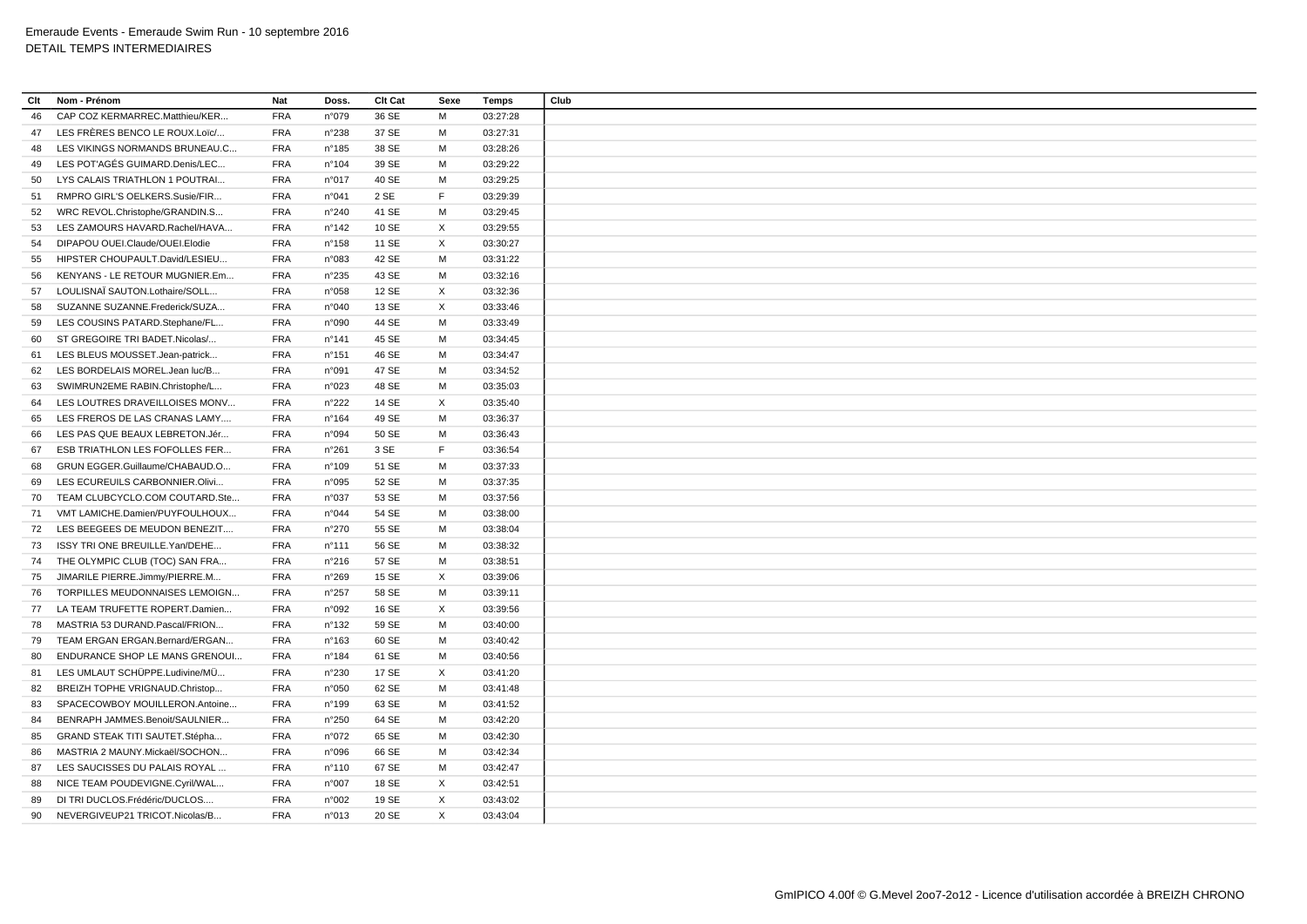| Clt | Nom - Prénom                        | Nat        | Doss.           | Clt Cat | Sexe        | Temps    | Club |
|-----|-------------------------------------|------------|-----------------|---------|-------------|----------|------|
| 91  | LES ALGOS GEFFROY.Loic/GUILLOU.     | <b>FRA</b> | n°204           | 68 SE   | M           | 03:43:48 |      |
| 92  | LES RAGONDINS MASQUES LEFEUVRE      | <b>FRA</b> | n°166           | 4 SE    | $\mathsf F$ | 03:43:52 |      |
| 93  | LES SQUALES DE LA CÔTE D'AMOUR      | <b>FRA</b> | n°228           | 69 SE   | M           | 03:44:42 |      |
| 94  | FLIPPER & SKIPPY ICARD.Gilles/      | <b>FRA</b> | n°144           | 70 SE   | M           | 03:45:08 |      |
| 95  | MAT 72 PAUMARD.Benoit/BALL.Pierre   | <b>FRA</b> | n°263           | 71 SE   | M           | 03:46:06 |      |
| 96  | KYCOUTEAM KYVEL.Laurent/COULON      | <b>FRA</b> | n°056           | 21 SE   | $\times$    | 03:46:11 |      |
| 97  | SNB 2 LEGUEN.Christophe/GEORGI      | <b>FRA</b> | n°262           | 72 SE   | M           | 03:46:37 |      |
| 98  | LES MOUMOUNES BÉBON.Paul/BÉBON      | <b>FRA</b> | n°036           | 22 SE   | $\times$    | 03:46:46 |      |
| 99  | VAPORETTI EXPRESS NACCACHE.Phi      | <b>FRA</b> | n°086           | 73 SE   | M           | 03:47:07 |      |
| 100 | TEAM MONTROC ANDRÉ.Emanuel/BOU      | <b>FRA</b> | n°118           | 74 SE   | M           | 03:47:14 |      |
| 101 | BATMAN & ROBIN MARCIL. Vincent/     | <b>FRA</b> | n°256           | 75 SE   | M           | 03:47:25 |      |
|     | 102 LES BEAUFS CHAMPEIL.Alexandre/  | <b>FRA</b> | n°252           | 76 SE   | M           | 03:47:43 |      |
| 103 | MONSTREUX D'ESTANQUE.Emmanuel/      | <b>FRA</b> | n°052           | 77 SE   | M           | 03:47:56 |      |
| 104 | LA NAGEUSE ET LE COUREUR SAILH      | <b>FRA</b> | $n^{\circ}$ 171 | 23 SE   | $\times$    | 03:48:18 |      |
|     | 105 ALTSO 3 FABRE.Severin/CHEVAL.G  | <b>FRA</b> | n°172           | 78 SE   | M           | 03:48:36 |      |
| 106 | SWIM&MAYENNAIS TRIDON.Benjamin      | <b>FRA</b> | $n^{\circ}127$  | 79 SE   | M           | 03:49:21 |      |
| 107 | PINGOUINS AUX CHAPEAUX RONDS M      | <b>FRA</b> | n°239           | 24 SE   | $\times$    | 03:49:29 |      |
| 108 | TILLEAU/VIGIER TILLEAU.Loic/VI      | <b>FRA</b> | n°069           | 80 SE   | M           | 03:50:03 |      |
| 109 | LES CYCLISTES FORTEAUX.Michel/      | <b>FRA</b> | n°182           | 81 SE   | M           | 03:50:15 |      |
|     | 110 VICKING PIERRE. Thierry/LE CONI | <b>FRA</b> | n°192           | 82 SE   | M           | 03:50:29 |      |
|     | 111 LES TONDUS LEGER.Vincent/LEGRA  | <b>FRA</b> | n°196           | 83 SE   | M           | 03:50:32 |      |
|     | 112 ROUGE, NOIR ET EMERAUDE STOFFE  | <b>FRA</b> | n°186           | 84 SE   | M           | 03:50:41 |      |
|     | 113 LES MOONWALKERS THÉAUD.Olivia/  | <b>FRA</b> | n°152           | 25 SE   | $\times$    | 03:50:42 |      |
| 114 | IRONWINNEUSES DOUNONT.Elsa/MAH      | <b>FRA</b> | n°264           | 5 SE    | F           | 03:50:43 |      |
|     | 115 PLAISIR FIRST LE ROY.Guillaume  | <b>FRA</b> | n°176           | 85 SE   | M           | 03:51:17 |      |
|     | TOUS POUSSINS! CORE.Maxime/NGU      | <b>FRA</b> | n°136           | 86 SE   | M           | 03:51:29 |      |
| 116 |                                     |            |                 |         |             |          |      |
|     | 117 LA TEAM P&P TARGET.Paul/VEQUE   | <b>FRA</b> | n°075           | 26 SE   | $\times$    | 03:51:53 |      |
|     | 118 KERRAN FOULON.Aymeric/MOTTE.AI  | <b>FRA</b> | n°059           | 87 SE   | M           | 03:52:00 |      |
| 119 | SNB 1 SALANOUBAT.Jean-pierre/A      | <b>FRA</b> | n°267           | 88 SE   | M           | 03:52:19 |      |
| 120 | TEAM 2.1 VILBERT.Olivier/QUILL      | <b>FRA</b> | n°080           | 89 SE   | M           | 03:52:40 |      |
| 121 | RO GOBERT.Gerald/LE GALL.Philippe   | <b>FRA</b> | n°201           | 90 SE   | M           | 03:52:47 |      |
| 122 | LES BRAS CASSES EVAIN.Jean mar      | <b>FRA</b> | n°265           | 91 SE   | M           | 03:53:01 |      |
| 123 | JAMES TEAM 67 LABBEY.Fabienne/      | <b>FRA</b> | n°211           | 27 SE   | $\times$    | 03:54:27 |      |
| 124 | CPAROÙ VUILLECARD.Damien/BECK       | <b>FRA</b> | n°190           | 28 SE   | $\times$    | 03:55:39 |      |
| 125 | LE MORDROUZ AUBOIN.Loïc/GOUARI      | <b>FRA</b> | n°008           | 92 SE   | M           | 03:56:34 |      |
| 126 | CAVATROPVITE BATAIS.Samuel/DER      | <b>FRA</b> | n°060           | 93 SE   | M           | 03:57:13 |      |
| 127 | LES CANARDS LE SEYEC.Jacques/A      | <b>FRA</b> | n°212           | 29 SE   | $\times$    | 03:57:20 |      |
| 128 | MANCHOTS BLEUS VANAUDENHOVE.Wi      | <b>FRA</b> | n°173           | 94 SE   | M           | 03:58:27 |      |
| 129 | VO2 LITTORAL LEPEZ.Romain/VANH      | <b>FRA</b> | n°046           | 95 SE   | M           | 03:59:04 |      |
| 130 | LES NAIADES DE LA CÔTE D'AMOUR      | <b>FRA</b> | n°229           | 6 SE    | $\mathsf F$ | 03:59:28 |      |
|     | 131 A2CMIEUX TAIX.Cyril/PERONNE.Pa  | <b>FRA</b> | n°221           | 96 SE   | M           | 03:59:42 |      |
|     | 132 LES FRÉROS LE FRIEC. Yann/LE FR | <b>FRA</b> | n°125           | 97 SE   | M           | 04:00:27 |      |
|     | 133 OLALACDUR DREVET.Caroline/BELL  | <b>FRA</b> | n°011           | 30 SE   | $\times$    | 04:00:48 |      |
| 134 | LES POMMES DE PINS BOIRAL. Yves     | <b>FRA</b> | $n^{\circ}$ 135 | 98 SE   | M           | 04:00:50 |      |
|     | 135 TEAM SAPAJOU BOUSQUET.Emma/LE   | <b>FRA</b> | n°022           | 31 SE   | $\times$    | 04:00:55 |      |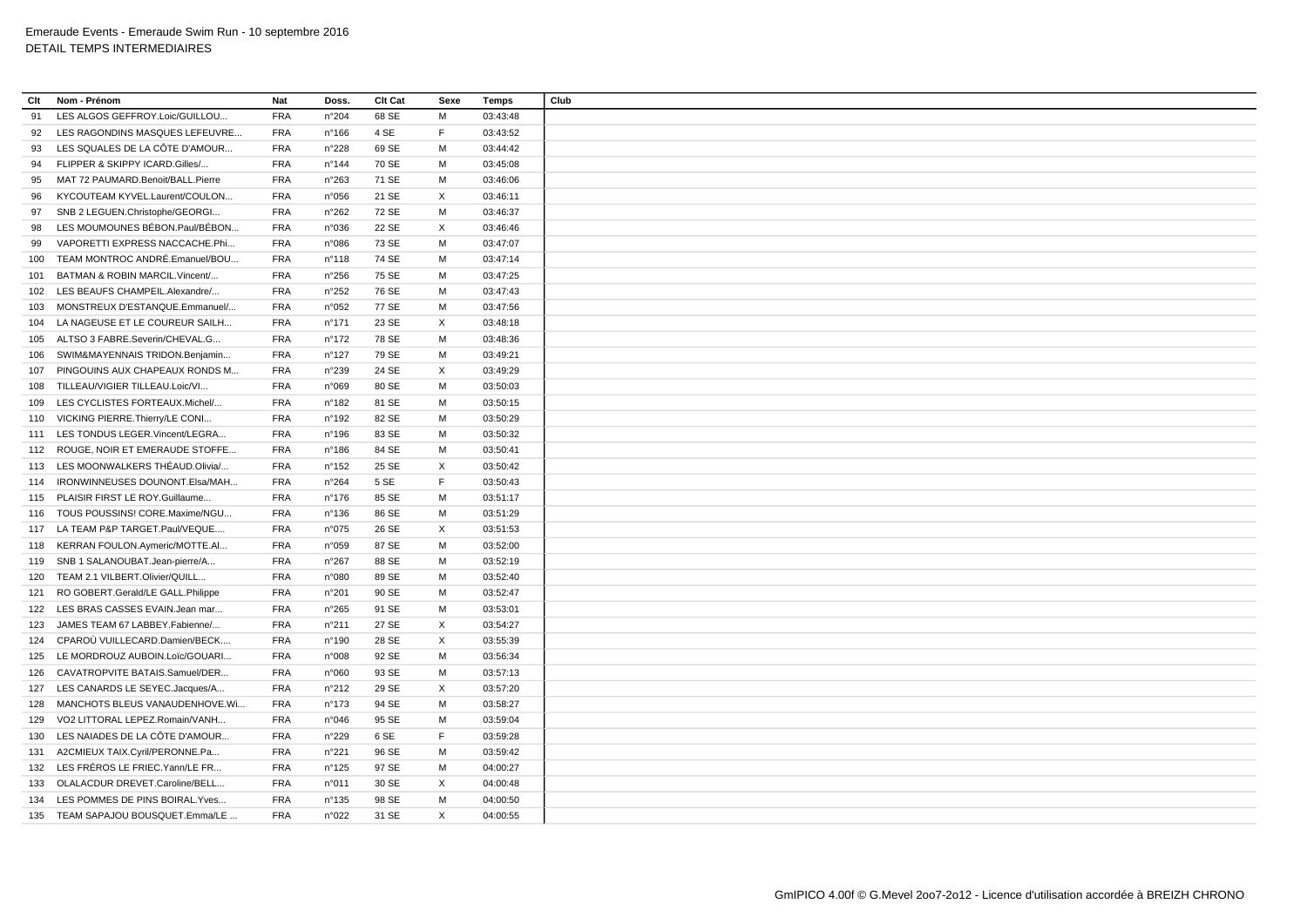| Clt | Nom - Prénom                        | <b>Nat</b> | Doss.           | Clt Cat | Sexe | <b>Temps</b> |
|-----|-------------------------------------|------------|-----------------|---------|------|--------------|
| 136 | LES 3 MOUSQUETTAIRES LOIZEAU.C      | <b>FRA</b> | n°223           | 99 SE   | M    | 04:00:56     |
|     | 137 TOKEV PAYEN.Thomas/CASTEL.Kevin | <b>FRA</b> | n°272           | 100 SE  | м    | 04:01:25     |
| 138 | ROAD RUNNERS DIDON.Julien/CAUS      | <b>FRA</b> | n°181           | 101 SE  | M    | 04:01:51     |
| 139 | DRAVEIL THE TEAM MARGERTE.Phil      | <b>FRA</b> | n°243           | 102 SE  | м    | 04:02:14     |
| 140 | LES CONDRIOTS EMMANUEL.Pierson      | <b>FRA</b> | n°049           | 103 SE  | M    | 04:02:26     |
|     | 141 LV TEAM VOISIN.Sebastien/LEJUE  | <b>FRA</b> | n°068           | 104 SE  | M    | 04:02:30     |
|     |                                     |            |                 |         |      |              |
|     | 142 BRICOLODUO MIALON.Pierre/CHARP  | <b>FRA</b> | n°033           | 105 SE  | M    | 04:02:59     |
|     | 143 SELLES ET POIVRE COLLE.Cyril/C  | <b>FRA</b> | n°213           | 32 SE   | X    | 04:03:08     |
|     | 144 BCT BANCHAREL.Steve/BOCHER.Jea  | <b>FRA</b> | n°098           | 106 SE  | M    | 04:03:10     |
|     | 145 BEACH BOYS LUIZARD.Guillaume/B  | <b>FRA</b> | n°102           | 107 SE  | M    | 04:03:34     |
| 146 | A2CFUN HERIVAUX.Herve/BARBIER       | <b>FRA</b> | n°138           | 33 SE   | X    | 04:03:46     |
| 147 | TEAM RMA TRIATHLON PARIS ROISN      | <b>FRA</b> | $n^{\circ}$ 147 | 108 SE  | M    | 04:04:39     |
| 148 | SZY'MONIT SZYMONIK.Romain/SZYM      | <b>FRA</b> | n°010           | 109 SE  | M    | 04:04:48     |
| 149 | LES ANDESORPHINES MICHEL.Flori      | <b>FRA</b> | n°215           | 34 SE   | X    | 04:05:30     |
| 150 | AUBERTIN AUBERTIN. Yannick/AUBE     | <b>FRA</b> | n°231           | 110 SE  | M    | 04:05:36     |
| 151 | TEAM TIBURCE TALON.Alan/GERARD      | <b>FRA</b> | n°084           | 111 SE  | м    | 04:06:02     |
| 152 | BARBARIANS EVRARD.Eric/ARNOUT       | <b>FRA</b> | n°025           | 112 SE  | M    | 04:06:04     |
| 153 | LES TCJ BOIS.Laurence/GUYOMARC      | <b>FRA</b> | n°183           | 35 SE   | Χ    | 04:06:19     |
|     | 154 LES CHEVELUS PHILIPPE.David/CE  | <b>FRA</b> | n°143           | 113 SE  | M    | 04:06:27     |
|     | 155 LAS MAKINAS PAILLERET.Cyrille/  | <b>FRA</b> | n°130           | 114 SE  | M    | 04:06:30     |
| 156 | TEAM GT STANKOVIC.Cristelle/D       | <b>FRA</b> | n°209           | 36 SE   | X    | 04:07:09     |
| 157 | LES INCASSABLES CARRE.Pierre/F      | <b>FRA</b> | n°188           | 115 SE  | M    | 04:07:18     |
| 158 | FABINOME GUIHARD.Jerome/HUARD       | <b>FRA</b> | n°093           | 116 SE  | M    | 04:08:01     |
| 159 | BCT PERRAY.Megann/RIVAL.Thomas      | <b>FRA</b> | n°234           | 37 SE   | X    | 04:08:14     |
|     | LES WAKEUTEUS MOREAU.Olivier/P      | <b>FRA</b> | n°018           | 117 SE  | M    |              |
| 160 |                                     |            |                 |         |      | 04:08:33     |
| 161 | LES GREGOBOYS RAGOT.Rodolphe/B      | <b>FRA</b> | n°145           | 118 SE  | м    | 04:08:55     |
| 162 | A QUATRE PATTES DEBRY.Tristan/      | <b>FRA</b> | n°149           | 119 SE  | M    | 04:09:36     |
| 163 | USC TRI PARADIS.Guillaume/AUBE      | <b>FRA</b> | n°259           | 38 SE   | X    | 04:10:02     |
| 164 | JEROME MICHENAUD MICHENAUD.Jer      | <b>FRA</b> | $n^{\circ}$ 146 | 120 SE  | M    | 04:10:26     |
| 165 | TCJ MASTER HAY.Nicolas/VASLET       | <b>FRA</b> | $n^{\circ}$ 177 | 121 SE  | M    | 04:10:51     |
| 166 | LES SANGLIERS JAROSZ.Philippe/      | <b>FRA</b> | $n^{\circ}$ 154 | 122 SE  | M    | 04:11:42     |
|     | 167 LES BOBEAU NAGEURS BINEAU.Jero  | <b>FRA</b> | $n^{\circ}174$  | 123 SE  | M    | 04:11:47     |
| 168 | LES PINGOUINS A LA MER TURBAN       | <b>FRA</b> | $n^{\circ}246$  | 39 SE   | X    | 04:11:51     |
| 169 | LES DUQUESNOY ECOLAN. Yann/NARC     | <b>FRA</b> | n°054           | 40 SE   | X    | 04:11:53     |
| 170 | BEAT SYSTEM DELAMARCHE.Yannick      | <b>FRA</b> | n°097           | 124 SE  | M    | 04:12:26     |
| 171 | SIMON&CED GRUEAU.Simon/LELIONN      | <b>FRA</b> | n°021           | 125 SE  | М    | 04:12:52     |
|     | 172 DEUDUCH DEUDON.Alexis/DUCHALAI  | <b>FRA</b> | $n^{\circ}167$  | 126 SE  | м    | 04:14:07     |
| 173 | LA DREAM TEAM 44 JOSSE.Dimitri      | <b>FRA</b> | n°268           | 127 SE  | м    | 04:14:25     |
|     | 174 XTREMCHOUX CHOLLET.Guillaume/S  | <b>FRA</b> | n°087           | 41 SE   | X    | 04:14:55     |
|     | 175 LES SEPANOUS 2 DELALANDE.Mathi  | <b>FRA</b> | n°189           | 128 SE  | M    | 04:15:00     |
|     | 176 LES POTES DE BGLR FERREIRA.Ale  | <b>FRA</b> |                 | 129 SE  | М    |              |
|     |                                     |            | n°249           |         |      | 04:15:28     |
| 177 | LES RAYNEAU RAYNEAU.Matthieu/R      | <b>FRA</b> | n°195           | 42 SE   | X    | 04:15:41     |
| 178 | AQUA PINGUIN COTRONEO.Dominiqu      | <b>FRA</b> | n°031           | 43 SE   | X    | 04:17:20     |
| 179 | LES PUR SANG BELLON. Veronique/     | <b>FRA</b> | n°233           | 44 SE   | X    | 04:17:26     |
|     | 180 LES ULTRAS LETANOUX.Michael/LE  | <b>FRA</b> | n°005           | 130 SE  | M    | 04:17:53     |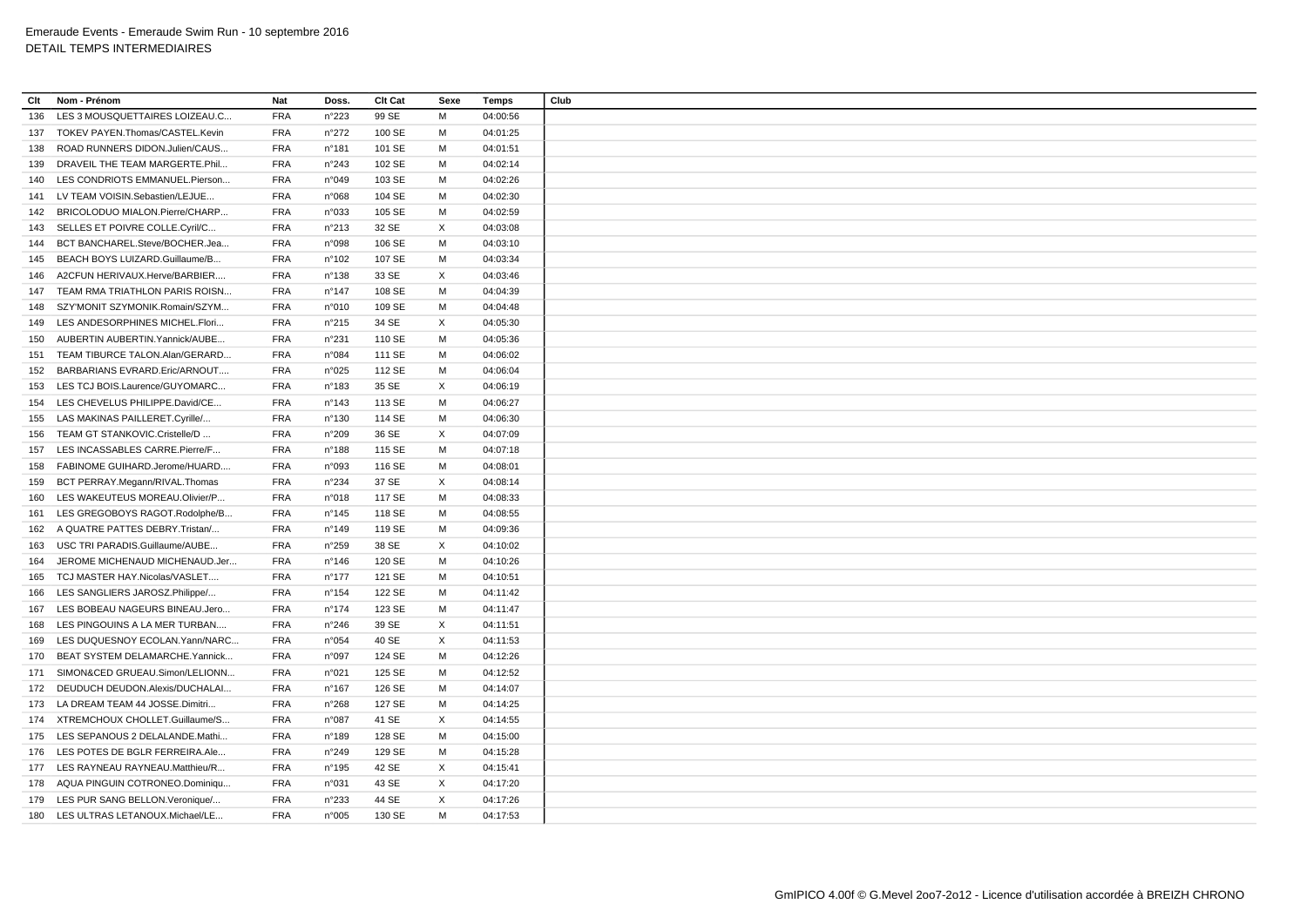| <b>FRA</b><br>7 SE<br>04:18:03<br>181<br>LES BABYS ROBERT-BABY.Alise/RO<br>n°260<br>F.<br>8 SE<br>F.<br>182 LES JAMESETTES GUIHENEUF.Magal<br><b>FRA</b><br>n°103<br>04:18:29<br><b>FRA</b><br>$n^{\circ}$ 122<br>9 SE<br>F.<br>04:19:49<br>183<br>SHTISTES DEPOUET.Danielle/MOUR<br>LA MONTRE HUCHET.Frédéric/GIRA<br><b>FRA</b><br>n°073<br>131 SE<br>м<br>04:20:08<br>184<br><b>FRA</b><br>n°159<br>45 SE<br>X<br>04:20:36<br>EXOCET BOISSEAU.Nathalie/ECOLA<br>185<br>X<br>LES MORICES PORION.Romain/MORI<br><b>FRA</b><br>n°207<br>46 SE<br>04:21:32<br>186<br>BREIZH-NORDIC CONNECTION ÖHMAN<br><b>FRA</b><br>132 SE<br>M<br>04:22:00<br>187<br>n°048<br><b>FRA</b><br>ROYAL PINGOUIN'S ROUVIERE.Chri<br>n°004<br>133 SE<br>M<br>04:22:59<br>188<br>TIC&TAC EQ 2 ROMAN.Emmanuel/GO<br><b>FRA</b><br>134 SE<br>M<br>04:23:34<br>n°198<br>189<br>LESBEAUFS DAUSQUE.Stéphane/LEI<br><b>FRA</b><br>135 SE<br>M<br>n°129<br>04:23:46<br>190<br>191 TIC ET TAC HUIBAN. Yann/CHABANA<br><b>FRA</b><br>n°274<br>136 SE<br>м<br>04:24:38<br><b>FRA</b><br>137 SE<br>M<br>BULLION FAMILY DELIGNY.Laurent<br>n°067<br>04:24:51<br>192<br>LES PINGOUINS AU BAR CORNET.Pi<br><b>FRA</b><br>n°237<br>138 SE<br>М<br>04:25:27<br>193<br><b>FRA</b><br>139 SE<br>M<br>04:25:49<br>LES DEBOUSSOLES CONILLEAU.Seba<br>n°066<br>194<br><b>FRA</b><br>n°258<br>140 SE<br>м<br>04:25:59<br>195 LES TEUBREUX DEVISSE.Quentin/C<br>141 SE<br>P'TIT POIS CAROTTE DE BODMAN.D<br><b>FRA</b><br>n°009<br>м<br>04:26:09<br>196<br>X<br>LES FRAN'GINS TONIC PERTIN.Rom<br><b>FRA</b><br>47 SE<br>197<br>n°100<br>04:26:27<br>POMELOS CRÊPE RICAUT.Benoit/NA<br>142 SE<br>04:27:28<br><b>FRA</b><br>$n^{\circ}165$<br>м<br>198<br><b>FRA</b><br>143 SE<br>M<br>04:27:32<br>GEKKO GROUP DE BODMAN.Quentin/<br>n°065<br>199<br>LES FINISH'TERIENS ABILY.Yanni<br><b>FRA</b><br>48 SE<br>X<br>04:27:36<br>200<br>$n^{\circ}$ 101<br>49 SE<br>X<br>2NICAM MARCHAND.Denis/MARCHAND<br><b>FRA</b><br>n°255<br>04:28:01<br>201<br><b>FRA</b><br>M&M'S TRECAN.Mael/NEDELEC.Matt<br>n°027<br>144 SE<br>м<br>04:28:37<br>202<br>X<br><b>FRA</b><br>50 SE<br>04:29:09<br>203<br>TRIOX NARBAIS.Laure/BRION.Denis<br>n°242<br><b>FRA</b><br>n°251<br>145 SE<br>M<br>04:29:13<br>204<br>DRAVEIL TRIATHLON COUTEROT.Ala<br>LES FR HEROS DUDU DUVACHER.Ste<br><b>FRA</b><br>146 SE<br>м<br>04:29:58<br>205<br>n°055<br><b>FRA</b><br>147 SE<br>M<br>04:32:14<br>LES MICHS LOPES.Ronny/REGAZZON<br>n°206<br>206<br>148 SE<br>M<br>04:32:37<br><b>FRA</b><br>n°169<br>207<br>DEUXIEME SAUTEUR BINET.Nicolas<br><b>FRA</b><br>10 SE<br>F<br>04:32:52<br>208 LES SEARUN LOSSEC.Nathalie/CAR<br>n°241<br>X<br><b>FRA</b><br>n°200<br>51 SE<br>04:33:16<br>LES DEMI-POILUS CAMPOS.Sébasti<br>209<br>M<br>FORCE ET GRAS BONHOMME.Julien/<br><b>FRA</b><br>n°193<br>149 SE<br>04:34:11<br>210<br><b>FRA</b><br>150 SE<br>M<br>211 LES FRERES BERMEJO BERMEJO.Man<br>n°224<br>04:35:03<br>M<br>212 TEAM SPIRULIB POIRIER.Fredy/SA<br><b>FRA</b><br>$n^{\circ}$ 137<br>151 SE<br>04:35:13<br><b>FRA</b><br>152 SE<br>M<br>213 LES Z'OLIVE CABAN.Olivier/ELIS<br>n°214<br>04:35:30<br>X<br><b>FRA</b><br>n°078<br>52 SE<br>04:36:05<br>214 NO MADS ETEVE.Nicolas/HUSNI.Diane<br><b>FRA</b><br>153 SE<br>M<br>04:39:31<br>LES BEAUX GOSSES TREHIN.Gwenae<br>n°124<br>215<br>53 SE<br>X<br>216 MARIE ET MAX' VASSEUR.Marie-ch<br>FRA<br>n°202<br>04:41:00<br>M<br>217 FLUCTUAT NEC MERGITUR SCHIETTE<br><b>FRA</b><br>n°081<br>154 SE<br>04:41:04<br>54 SE<br>X<br>218 FARFALE FONTENEAU.Charles/GARN<br><b>FRA</b><br>n°099<br>04:42:18<br>M<br>219 TOMTOM MARITNIER.Vincent/AMARI<br><b>FRA</b><br>n°029<br>155 SE<br>04:42:34<br><b>FRA</b><br>156 SE<br>M<br>GILLES ET LAURENT VINATIER.Lau<br>n°248<br>04:43:11<br>220<br>221 LES DAUPHINS ROSE BECAM.Pierre<br><b>FRA</b><br>n°232<br>55 SE<br>X<br>04:45:38<br>X<br>BIG BEN LEFEVRE.Benoit/LEFEVRE<br><b>FRA</b><br>n°205<br>56 SE<br>04:46:49<br>222<br>LES POUSSINS DE L'EXTRÊME CAUT<br><b>FRA</b><br>n°134<br>157 SE<br>M<br>04:48:23<br>223<br>TEAM COPS JOLIES LEVAUX.Marie<br><b>FRA</b><br>n°074<br>11 SE<br>F.<br>04:49:47<br>224<br>X<br>225 RILLETTES-ET-CAMEMBERT DA SILV<br><b>FRA</b><br>n°123<br>57 SE<br>04:51:38 | Clt | Nom - Prénom | <b>Nat</b> | Doss. | Clt Cat | Sexe | <b>Temps</b> | Club |
|--------------------------------------------------------------------------------------------------------------------------------------------------------------------------------------------------------------------------------------------------------------------------------------------------------------------------------------------------------------------------------------------------------------------------------------------------------------------------------------------------------------------------------------------------------------------------------------------------------------------------------------------------------------------------------------------------------------------------------------------------------------------------------------------------------------------------------------------------------------------------------------------------------------------------------------------------------------------------------------------------------------------------------------------------------------------------------------------------------------------------------------------------------------------------------------------------------------------------------------------------------------------------------------------------------------------------------------------------------------------------------------------------------------------------------------------------------------------------------------------------------------------------------------------------------------------------------------------------------------------------------------------------------------------------------------------------------------------------------------------------------------------------------------------------------------------------------------------------------------------------------------------------------------------------------------------------------------------------------------------------------------------------------------------------------------------------------------------------------------------------------------------------------------------------------------------------------------------------------------------------------------------------------------------------------------------------------------------------------------------------------------------------------------------------------------------------------------------------------------------------------------------------------------------------------------------------------------------------------------------------------------------------------------------------------------------------------------------------------------------------------------------------------------------------------------------------------------------------------------------------------------------------------------------------------------------------------------------------------------------------------------------------------------------------------------------------------------------------------------------------------------------------------------------------------------------------------------------------------------------------------------------------------------------------------------------------------------------------------------------------------------------------------------------------------------------------------------------------------------------------------------------------------------------------------------------------------------------------------------------------------------------------------------------------------------------------------------------------------------------------------------------------------------------------------------------------------------------------------------------------------------------------------------------------------------------------------------------------------------------------------------------------------------------------------------------------------------------------------------------------------------------------------------------------------------------------------------------------------------|-----|--------------|------------|-------|---------|------|--------------|------|
|                                                                                                                                                                                                                                                                                                                                                                                                                                                                                                                                                                                                                                                                                                                                                                                                                                                                                                                                                                                                                                                                                                                                                                                                                                                                                                                                                                                                                                                                                                                                                                                                                                                                                                                                                                                                                                                                                                                                                                                                                                                                                                                                                                                                                                                                                                                                                                                                                                                                                                                                                                                                                                                                                                                                                                                                                                                                                                                                                                                                                                                                                                                                                                                                                                                                                                                                                                                                                                                                                                                                                                                                                                                                                                                                                                                                                                                                                                                                                                                                                                                                                                                                                                                                                                      |     |              |            |       |         |      |              |      |
|                                                                                                                                                                                                                                                                                                                                                                                                                                                                                                                                                                                                                                                                                                                                                                                                                                                                                                                                                                                                                                                                                                                                                                                                                                                                                                                                                                                                                                                                                                                                                                                                                                                                                                                                                                                                                                                                                                                                                                                                                                                                                                                                                                                                                                                                                                                                                                                                                                                                                                                                                                                                                                                                                                                                                                                                                                                                                                                                                                                                                                                                                                                                                                                                                                                                                                                                                                                                                                                                                                                                                                                                                                                                                                                                                                                                                                                                                                                                                                                                                                                                                                                                                                                                                                      |     |              |            |       |         |      |              |      |
|                                                                                                                                                                                                                                                                                                                                                                                                                                                                                                                                                                                                                                                                                                                                                                                                                                                                                                                                                                                                                                                                                                                                                                                                                                                                                                                                                                                                                                                                                                                                                                                                                                                                                                                                                                                                                                                                                                                                                                                                                                                                                                                                                                                                                                                                                                                                                                                                                                                                                                                                                                                                                                                                                                                                                                                                                                                                                                                                                                                                                                                                                                                                                                                                                                                                                                                                                                                                                                                                                                                                                                                                                                                                                                                                                                                                                                                                                                                                                                                                                                                                                                                                                                                                                                      |     |              |            |       |         |      |              |      |
|                                                                                                                                                                                                                                                                                                                                                                                                                                                                                                                                                                                                                                                                                                                                                                                                                                                                                                                                                                                                                                                                                                                                                                                                                                                                                                                                                                                                                                                                                                                                                                                                                                                                                                                                                                                                                                                                                                                                                                                                                                                                                                                                                                                                                                                                                                                                                                                                                                                                                                                                                                                                                                                                                                                                                                                                                                                                                                                                                                                                                                                                                                                                                                                                                                                                                                                                                                                                                                                                                                                                                                                                                                                                                                                                                                                                                                                                                                                                                                                                                                                                                                                                                                                                                                      |     |              |            |       |         |      |              |      |
|                                                                                                                                                                                                                                                                                                                                                                                                                                                                                                                                                                                                                                                                                                                                                                                                                                                                                                                                                                                                                                                                                                                                                                                                                                                                                                                                                                                                                                                                                                                                                                                                                                                                                                                                                                                                                                                                                                                                                                                                                                                                                                                                                                                                                                                                                                                                                                                                                                                                                                                                                                                                                                                                                                                                                                                                                                                                                                                                                                                                                                                                                                                                                                                                                                                                                                                                                                                                                                                                                                                                                                                                                                                                                                                                                                                                                                                                                                                                                                                                                                                                                                                                                                                                                                      |     |              |            |       |         |      |              |      |
|                                                                                                                                                                                                                                                                                                                                                                                                                                                                                                                                                                                                                                                                                                                                                                                                                                                                                                                                                                                                                                                                                                                                                                                                                                                                                                                                                                                                                                                                                                                                                                                                                                                                                                                                                                                                                                                                                                                                                                                                                                                                                                                                                                                                                                                                                                                                                                                                                                                                                                                                                                                                                                                                                                                                                                                                                                                                                                                                                                                                                                                                                                                                                                                                                                                                                                                                                                                                                                                                                                                                                                                                                                                                                                                                                                                                                                                                                                                                                                                                                                                                                                                                                                                                                                      |     |              |            |       |         |      |              |      |
|                                                                                                                                                                                                                                                                                                                                                                                                                                                                                                                                                                                                                                                                                                                                                                                                                                                                                                                                                                                                                                                                                                                                                                                                                                                                                                                                                                                                                                                                                                                                                                                                                                                                                                                                                                                                                                                                                                                                                                                                                                                                                                                                                                                                                                                                                                                                                                                                                                                                                                                                                                                                                                                                                                                                                                                                                                                                                                                                                                                                                                                                                                                                                                                                                                                                                                                                                                                                                                                                                                                                                                                                                                                                                                                                                                                                                                                                                                                                                                                                                                                                                                                                                                                                                                      |     |              |            |       |         |      |              |      |
|                                                                                                                                                                                                                                                                                                                                                                                                                                                                                                                                                                                                                                                                                                                                                                                                                                                                                                                                                                                                                                                                                                                                                                                                                                                                                                                                                                                                                                                                                                                                                                                                                                                                                                                                                                                                                                                                                                                                                                                                                                                                                                                                                                                                                                                                                                                                                                                                                                                                                                                                                                                                                                                                                                                                                                                                                                                                                                                                                                                                                                                                                                                                                                                                                                                                                                                                                                                                                                                                                                                                                                                                                                                                                                                                                                                                                                                                                                                                                                                                                                                                                                                                                                                                                                      |     |              |            |       |         |      |              |      |
|                                                                                                                                                                                                                                                                                                                                                                                                                                                                                                                                                                                                                                                                                                                                                                                                                                                                                                                                                                                                                                                                                                                                                                                                                                                                                                                                                                                                                                                                                                                                                                                                                                                                                                                                                                                                                                                                                                                                                                                                                                                                                                                                                                                                                                                                                                                                                                                                                                                                                                                                                                                                                                                                                                                                                                                                                                                                                                                                                                                                                                                                                                                                                                                                                                                                                                                                                                                                                                                                                                                                                                                                                                                                                                                                                                                                                                                                                                                                                                                                                                                                                                                                                                                                                                      |     |              |            |       |         |      |              |      |
|                                                                                                                                                                                                                                                                                                                                                                                                                                                                                                                                                                                                                                                                                                                                                                                                                                                                                                                                                                                                                                                                                                                                                                                                                                                                                                                                                                                                                                                                                                                                                                                                                                                                                                                                                                                                                                                                                                                                                                                                                                                                                                                                                                                                                                                                                                                                                                                                                                                                                                                                                                                                                                                                                                                                                                                                                                                                                                                                                                                                                                                                                                                                                                                                                                                                                                                                                                                                                                                                                                                                                                                                                                                                                                                                                                                                                                                                                                                                                                                                                                                                                                                                                                                                                                      |     |              |            |       |         |      |              |      |
|                                                                                                                                                                                                                                                                                                                                                                                                                                                                                                                                                                                                                                                                                                                                                                                                                                                                                                                                                                                                                                                                                                                                                                                                                                                                                                                                                                                                                                                                                                                                                                                                                                                                                                                                                                                                                                                                                                                                                                                                                                                                                                                                                                                                                                                                                                                                                                                                                                                                                                                                                                                                                                                                                                                                                                                                                                                                                                                                                                                                                                                                                                                                                                                                                                                                                                                                                                                                                                                                                                                                                                                                                                                                                                                                                                                                                                                                                                                                                                                                                                                                                                                                                                                                                                      |     |              |            |       |         |      |              |      |
|                                                                                                                                                                                                                                                                                                                                                                                                                                                                                                                                                                                                                                                                                                                                                                                                                                                                                                                                                                                                                                                                                                                                                                                                                                                                                                                                                                                                                                                                                                                                                                                                                                                                                                                                                                                                                                                                                                                                                                                                                                                                                                                                                                                                                                                                                                                                                                                                                                                                                                                                                                                                                                                                                                                                                                                                                                                                                                                                                                                                                                                                                                                                                                                                                                                                                                                                                                                                                                                                                                                                                                                                                                                                                                                                                                                                                                                                                                                                                                                                                                                                                                                                                                                                                                      |     |              |            |       |         |      |              |      |
|                                                                                                                                                                                                                                                                                                                                                                                                                                                                                                                                                                                                                                                                                                                                                                                                                                                                                                                                                                                                                                                                                                                                                                                                                                                                                                                                                                                                                                                                                                                                                                                                                                                                                                                                                                                                                                                                                                                                                                                                                                                                                                                                                                                                                                                                                                                                                                                                                                                                                                                                                                                                                                                                                                                                                                                                                                                                                                                                                                                                                                                                                                                                                                                                                                                                                                                                                                                                                                                                                                                                                                                                                                                                                                                                                                                                                                                                                                                                                                                                                                                                                                                                                                                                                                      |     |              |            |       |         |      |              |      |
|                                                                                                                                                                                                                                                                                                                                                                                                                                                                                                                                                                                                                                                                                                                                                                                                                                                                                                                                                                                                                                                                                                                                                                                                                                                                                                                                                                                                                                                                                                                                                                                                                                                                                                                                                                                                                                                                                                                                                                                                                                                                                                                                                                                                                                                                                                                                                                                                                                                                                                                                                                                                                                                                                                                                                                                                                                                                                                                                                                                                                                                                                                                                                                                                                                                                                                                                                                                                                                                                                                                                                                                                                                                                                                                                                                                                                                                                                                                                                                                                                                                                                                                                                                                                                                      |     |              |            |       |         |      |              |      |
|                                                                                                                                                                                                                                                                                                                                                                                                                                                                                                                                                                                                                                                                                                                                                                                                                                                                                                                                                                                                                                                                                                                                                                                                                                                                                                                                                                                                                                                                                                                                                                                                                                                                                                                                                                                                                                                                                                                                                                                                                                                                                                                                                                                                                                                                                                                                                                                                                                                                                                                                                                                                                                                                                                                                                                                                                                                                                                                                                                                                                                                                                                                                                                                                                                                                                                                                                                                                                                                                                                                                                                                                                                                                                                                                                                                                                                                                                                                                                                                                                                                                                                                                                                                                                                      |     |              |            |       |         |      |              |      |
|                                                                                                                                                                                                                                                                                                                                                                                                                                                                                                                                                                                                                                                                                                                                                                                                                                                                                                                                                                                                                                                                                                                                                                                                                                                                                                                                                                                                                                                                                                                                                                                                                                                                                                                                                                                                                                                                                                                                                                                                                                                                                                                                                                                                                                                                                                                                                                                                                                                                                                                                                                                                                                                                                                                                                                                                                                                                                                                                                                                                                                                                                                                                                                                                                                                                                                                                                                                                                                                                                                                                                                                                                                                                                                                                                                                                                                                                                                                                                                                                                                                                                                                                                                                                                                      |     |              |            |       |         |      |              |      |
|                                                                                                                                                                                                                                                                                                                                                                                                                                                                                                                                                                                                                                                                                                                                                                                                                                                                                                                                                                                                                                                                                                                                                                                                                                                                                                                                                                                                                                                                                                                                                                                                                                                                                                                                                                                                                                                                                                                                                                                                                                                                                                                                                                                                                                                                                                                                                                                                                                                                                                                                                                                                                                                                                                                                                                                                                                                                                                                                                                                                                                                                                                                                                                                                                                                                                                                                                                                                                                                                                                                                                                                                                                                                                                                                                                                                                                                                                                                                                                                                                                                                                                                                                                                                                                      |     |              |            |       |         |      |              |      |
|                                                                                                                                                                                                                                                                                                                                                                                                                                                                                                                                                                                                                                                                                                                                                                                                                                                                                                                                                                                                                                                                                                                                                                                                                                                                                                                                                                                                                                                                                                                                                                                                                                                                                                                                                                                                                                                                                                                                                                                                                                                                                                                                                                                                                                                                                                                                                                                                                                                                                                                                                                                                                                                                                                                                                                                                                                                                                                                                                                                                                                                                                                                                                                                                                                                                                                                                                                                                                                                                                                                                                                                                                                                                                                                                                                                                                                                                                                                                                                                                                                                                                                                                                                                                                                      |     |              |            |       |         |      |              |      |
|                                                                                                                                                                                                                                                                                                                                                                                                                                                                                                                                                                                                                                                                                                                                                                                                                                                                                                                                                                                                                                                                                                                                                                                                                                                                                                                                                                                                                                                                                                                                                                                                                                                                                                                                                                                                                                                                                                                                                                                                                                                                                                                                                                                                                                                                                                                                                                                                                                                                                                                                                                                                                                                                                                                                                                                                                                                                                                                                                                                                                                                                                                                                                                                                                                                                                                                                                                                                                                                                                                                                                                                                                                                                                                                                                                                                                                                                                                                                                                                                                                                                                                                                                                                                                                      |     |              |            |       |         |      |              |      |
|                                                                                                                                                                                                                                                                                                                                                                                                                                                                                                                                                                                                                                                                                                                                                                                                                                                                                                                                                                                                                                                                                                                                                                                                                                                                                                                                                                                                                                                                                                                                                                                                                                                                                                                                                                                                                                                                                                                                                                                                                                                                                                                                                                                                                                                                                                                                                                                                                                                                                                                                                                                                                                                                                                                                                                                                                                                                                                                                                                                                                                                                                                                                                                                                                                                                                                                                                                                                                                                                                                                                                                                                                                                                                                                                                                                                                                                                                                                                                                                                                                                                                                                                                                                                                                      |     |              |            |       |         |      |              |      |
|                                                                                                                                                                                                                                                                                                                                                                                                                                                                                                                                                                                                                                                                                                                                                                                                                                                                                                                                                                                                                                                                                                                                                                                                                                                                                                                                                                                                                                                                                                                                                                                                                                                                                                                                                                                                                                                                                                                                                                                                                                                                                                                                                                                                                                                                                                                                                                                                                                                                                                                                                                                                                                                                                                                                                                                                                                                                                                                                                                                                                                                                                                                                                                                                                                                                                                                                                                                                                                                                                                                                                                                                                                                                                                                                                                                                                                                                                                                                                                                                                                                                                                                                                                                                                                      |     |              |            |       |         |      |              |      |
|                                                                                                                                                                                                                                                                                                                                                                                                                                                                                                                                                                                                                                                                                                                                                                                                                                                                                                                                                                                                                                                                                                                                                                                                                                                                                                                                                                                                                                                                                                                                                                                                                                                                                                                                                                                                                                                                                                                                                                                                                                                                                                                                                                                                                                                                                                                                                                                                                                                                                                                                                                                                                                                                                                                                                                                                                                                                                                                                                                                                                                                                                                                                                                                                                                                                                                                                                                                                                                                                                                                                                                                                                                                                                                                                                                                                                                                                                                                                                                                                                                                                                                                                                                                                                                      |     |              |            |       |         |      |              |      |
|                                                                                                                                                                                                                                                                                                                                                                                                                                                                                                                                                                                                                                                                                                                                                                                                                                                                                                                                                                                                                                                                                                                                                                                                                                                                                                                                                                                                                                                                                                                                                                                                                                                                                                                                                                                                                                                                                                                                                                                                                                                                                                                                                                                                                                                                                                                                                                                                                                                                                                                                                                                                                                                                                                                                                                                                                                                                                                                                                                                                                                                                                                                                                                                                                                                                                                                                                                                                                                                                                                                                                                                                                                                                                                                                                                                                                                                                                                                                                                                                                                                                                                                                                                                                                                      |     |              |            |       |         |      |              |      |
|                                                                                                                                                                                                                                                                                                                                                                                                                                                                                                                                                                                                                                                                                                                                                                                                                                                                                                                                                                                                                                                                                                                                                                                                                                                                                                                                                                                                                                                                                                                                                                                                                                                                                                                                                                                                                                                                                                                                                                                                                                                                                                                                                                                                                                                                                                                                                                                                                                                                                                                                                                                                                                                                                                                                                                                                                                                                                                                                                                                                                                                                                                                                                                                                                                                                                                                                                                                                                                                                                                                                                                                                                                                                                                                                                                                                                                                                                                                                                                                                                                                                                                                                                                                                                                      |     |              |            |       |         |      |              |      |
|                                                                                                                                                                                                                                                                                                                                                                                                                                                                                                                                                                                                                                                                                                                                                                                                                                                                                                                                                                                                                                                                                                                                                                                                                                                                                                                                                                                                                                                                                                                                                                                                                                                                                                                                                                                                                                                                                                                                                                                                                                                                                                                                                                                                                                                                                                                                                                                                                                                                                                                                                                                                                                                                                                                                                                                                                                                                                                                                                                                                                                                                                                                                                                                                                                                                                                                                                                                                                                                                                                                                                                                                                                                                                                                                                                                                                                                                                                                                                                                                                                                                                                                                                                                                                                      |     |              |            |       |         |      |              |      |
|                                                                                                                                                                                                                                                                                                                                                                                                                                                                                                                                                                                                                                                                                                                                                                                                                                                                                                                                                                                                                                                                                                                                                                                                                                                                                                                                                                                                                                                                                                                                                                                                                                                                                                                                                                                                                                                                                                                                                                                                                                                                                                                                                                                                                                                                                                                                                                                                                                                                                                                                                                                                                                                                                                                                                                                                                                                                                                                                                                                                                                                                                                                                                                                                                                                                                                                                                                                                                                                                                                                                                                                                                                                                                                                                                                                                                                                                                                                                                                                                                                                                                                                                                                                                                                      |     |              |            |       |         |      |              |      |
|                                                                                                                                                                                                                                                                                                                                                                                                                                                                                                                                                                                                                                                                                                                                                                                                                                                                                                                                                                                                                                                                                                                                                                                                                                                                                                                                                                                                                                                                                                                                                                                                                                                                                                                                                                                                                                                                                                                                                                                                                                                                                                                                                                                                                                                                                                                                                                                                                                                                                                                                                                                                                                                                                                                                                                                                                                                                                                                                                                                                                                                                                                                                                                                                                                                                                                                                                                                                                                                                                                                                                                                                                                                                                                                                                                                                                                                                                                                                                                                                                                                                                                                                                                                                                                      |     |              |            |       |         |      |              |      |
|                                                                                                                                                                                                                                                                                                                                                                                                                                                                                                                                                                                                                                                                                                                                                                                                                                                                                                                                                                                                                                                                                                                                                                                                                                                                                                                                                                                                                                                                                                                                                                                                                                                                                                                                                                                                                                                                                                                                                                                                                                                                                                                                                                                                                                                                                                                                                                                                                                                                                                                                                                                                                                                                                                                                                                                                                                                                                                                                                                                                                                                                                                                                                                                                                                                                                                                                                                                                                                                                                                                                                                                                                                                                                                                                                                                                                                                                                                                                                                                                                                                                                                                                                                                                                                      |     |              |            |       |         |      |              |      |
|                                                                                                                                                                                                                                                                                                                                                                                                                                                                                                                                                                                                                                                                                                                                                                                                                                                                                                                                                                                                                                                                                                                                                                                                                                                                                                                                                                                                                                                                                                                                                                                                                                                                                                                                                                                                                                                                                                                                                                                                                                                                                                                                                                                                                                                                                                                                                                                                                                                                                                                                                                                                                                                                                                                                                                                                                                                                                                                                                                                                                                                                                                                                                                                                                                                                                                                                                                                                                                                                                                                                                                                                                                                                                                                                                                                                                                                                                                                                                                                                                                                                                                                                                                                                                                      |     |              |            |       |         |      |              |      |
|                                                                                                                                                                                                                                                                                                                                                                                                                                                                                                                                                                                                                                                                                                                                                                                                                                                                                                                                                                                                                                                                                                                                                                                                                                                                                                                                                                                                                                                                                                                                                                                                                                                                                                                                                                                                                                                                                                                                                                                                                                                                                                                                                                                                                                                                                                                                                                                                                                                                                                                                                                                                                                                                                                                                                                                                                                                                                                                                                                                                                                                                                                                                                                                                                                                                                                                                                                                                                                                                                                                                                                                                                                                                                                                                                                                                                                                                                                                                                                                                                                                                                                                                                                                                                                      |     |              |            |       |         |      |              |      |
|                                                                                                                                                                                                                                                                                                                                                                                                                                                                                                                                                                                                                                                                                                                                                                                                                                                                                                                                                                                                                                                                                                                                                                                                                                                                                                                                                                                                                                                                                                                                                                                                                                                                                                                                                                                                                                                                                                                                                                                                                                                                                                                                                                                                                                                                                                                                                                                                                                                                                                                                                                                                                                                                                                                                                                                                                                                                                                                                                                                                                                                                                                                                                                                                                                                                                                                                                                                                                                                                                                                                                                                                                                                                                                                                                                                                                                                                                                                                                                                                                                                                                                                                                                                                                                      |     |              |            |       |         |      |              |      |
|                                                                                                                                                                                                                                                                                                                                                                                                                                                                                                                                                                                                                                                                                                                                                                                                                                                                                                                                                                                                                                                                                                                                                                                                                                                                                                                                                                                                                                                                                                                                                                                                                                                                                                                                                                                                                                                                                                                                                                                                                                                                                                                                                                                                                                                                                                                                                                                                                                                                                                                                                                                                                                                                                                                                                                                                                                                                                                                                                                                                                                                                                                                                                                                                                                                                                                                                                                                                                                                                                                                                                                                                                                                                                                                                                                                                                                                                                                                                                                                                                                                                                                                                                                                                                                      |     |              |            |       |         |      |              |      |
|                                                                                                                                                                                                                                                                                                                                                                                                                                                                                                                                                                                                                                                                                                                                                                                                                                                                                                                                                                                                                                                                                                                                                                                                                                                                                                                                                                                                                                                                                                                                                                                                                                                                                                                                                                                                                                                                                                                                                                                                                                                                                                                                                                                                                                                                                                                                                                                                                                                                                                                                                                                                                                                                                                                                                                                                                                                                                                                                                                                                                                                                                                                                                                                                                                                                                                                                                                                                                                                                                                                                                                                                                                                                                                                                                                                                                                                                                                                                                                                                                                                                                                                                                                                                                                      |     |              |            |       |         |      |              |      |
|                                                                                                                                                                                                                                                                                                                                                                                                                                                                                                                                                                                                                                                                                                                                                                                                                                                                                                                                                                                                                                                                                                                                                                                                                                                                                                                                                                                                                                                                                                                                                                                                                                                                                                                                                                                                                                                                                                                                                                                                                                                                                                                                                                                                                                                                                                                                                                                                                                                                                                                                                                                                                                                                                                                                                                                                                                                                                                                                                                                                                                                                                                                                                                                                                                                                                                                                                                                                                                                                                                                                                                                                                                                                                                                                                                                                                                                                                                                                                                                                                                                                                                                                                                                                                                      |     |              |            |       |         |      |              |      |
|                                                                                                                                                                                                                                                                                                                                                                                                                                                                                                                                                                                                                                                                                                                                                                                                                                                                                                                                                                                                                                                                                                                                                                                                                                                                                                                                                                                                                                                                                                                                                                                                                                                                                                                                                                                                                                                                                                                                                                                                                                                                                                                                                                                                                                                                                                                                                                                                                                                                                                                                                                                                                                                                                                                                                                                                                                                                                                                                                                                                                                                                                                                                                                                                                                                                                                                                                                                                                                                                                                                                                                                                                                                                                                                                                                                                                                                                                                                                                                                                                                                                                                                                                                                                                                      |     |              |            |       |         |      |              |      |
|                                                                                                                                                                                                                                                                                                                                                                                                                                                                                                                                                                                                                                                                                                                                                                                                                                                                                                                                                                                                                                                                                                                                                                                                                                                                                                                                                                                                                                                                                                                                                                                                                                                                                                                                                                                                                                                                                                                                                                                                                                                                                                                                                                                                                                                                                                                                                                                                                                                                                                                                                                                                                                                                                                                                                                                                                                                                                                                                                                                                                                                                                                                                                                                                                                                                                                                                                                                                                                                                                                                                                                                                                                                                                                                                                                                                                                                                                                                                                                                                                                                                                                                                                                                                                                      |     |              |            |       |         |      |              |      |
|                                                                                                                                                                                                                                                                                                                                                                                                                                                                                                                                                                                                                                                                                                                                                                                                                                                                                                                                                                                                                                                                                                                                                                                                                                                                                                                                                                                                                                                                                                                                                                                                                                                                                                                                                                                                                                                                                                                                                                                                                                                                                                                                                                                                                                                                                                                                                                                                                                                                                                                                                                                                                                                                                                                                                                                                                                                                                                                                                                                                                                                                                                                                                                                                                                                                                                                                                                                                                                                                                                                                                                                                                                                                                                                                                                                                                                                                                                                                                                                                                                                                                                                                                                                                                                      |     |              |            |       |         |      |              |      |
|                                                                                                                                                                                                                                                                                                                                                                                                                                                                                                                                                                                                                                                                                                                                                                                                                                                                                                                                                                                                                                                                                                                                                                                                                                                                                                                                                                                                                                                                                                                                                                                                                                                                                                                                                                                                                                                                                                                                                                                                                                                                                                                                                                                                                                                                                                                                                                                                                                                                                                                                                                                                                                                                                                                                                                                                                                                                                                                                                                                                                                                                                                                                                                                                                                                                                                                                                                                                                                                                                                                                                                                                                                                                                                                                                                                                                                                                                                                                                                                                                                                                                                                                                                                                                                      |     |              |            |       |         |      |              |      |
|                                                                                                                                                                                                                                                                                                                                                                                                                                                                                                                                                                                                                                                                                                                                                                                                                                                                                                                                                                                                                                                                                                                                                                                                                                                                                                                                                                                                                                                                                                                                                                                                                                                                                                                                                                                                                                                                                                                                                                                                                                                                                                                                                                                                                                                                                                                                                                                                                                                                                                                                                                                                                                                                                                                                                                                                                                                                                                                                                                                                                                                                                                                                                                                                                                                                                                                                                                                                                                                                                                                                                                                                                                                                                                                                                                                                                                                                                                                                                                                                                                                                                                                                                                                                                                      |     |              |            |       |         |      |              |      |
|                                                                                                                                                                                                                                                                                                                                                                                                                                                                                                                                                                                                                                                                                                                                                                                                                                                                                                                                                                                                                                                                                                                                                                                                                                                                                                                                                                                                                                                                                                                                                                                                                                                                                                                                                                                                                                                                                                                                                                                                                                                                                                                                                                                                                                                                                                                                                                                                                                                                                                                                                                                                                                                                                                                                                                                                                                                                                                                                                                                                                                                                                                                                                                                                                                                                                                                                                                                                                                                                                                                                                                                                                                                                                                                                                                                                                                                                                                                                                                                                                                                                                                                                                                                                                                      |     |              |            |       |         |      |              |      |
|                                                                                                                                                                                                                                                                                                                                                                                                                                                                                                                                                                                                                                                                                                                                                                                                                                                                                                                                                                                                                                                                                                                                                                                                                                                                                                                                                                                                                                                                                                                                                                                                                                                                                                                                                                                                                                                                                                                                                                                                                                                                                                                                                                                                                                                                                                                                                                                                                                                                                                                                                                                                                                                                                                                                                                                                                                                                                                                                                                                                                                                                                                                                                                                                                                                                                                                                                                                                                                                                                                                                                                                                                                                                                                                                                                                                                                                                                                                                                                                                                                                                                                                                                                                                                                      |     |              |            |       |         |      |              |      |
|                                                                                                                                                                                                                                                                                                                                                                                                                                                                                                                                                                                                                                                                                                                                                                                                                                                                                                                                                                                                                                                                                                                                                                                                                                                                                                                                                                                                                                                                                                                                                                                                                                                                                                                                                                                                                                                                                                                                                                                                                                                                                                                                                                                                                                                                                                                                                                                                                                                                                                                                                                                                                                                                                                                                                                                                                                                                                                                                                                                                                                                                                                                                                                                                                                                                                                                                                                                                                                                                                                                                                                                                                                                                                                                                                                                                                                                                                                                                                                                                                                                                                                                                                                                                                                      |     |              |            |       |         |      |              |      |
|                                                                                                                                                                                                                                                                                                                                                                                                                                                                                                                                                                                                                                                                                                                                                                                                                                                                                                                                                                                                                                                                                                                                                                                                                                                                                                                                                                                                                                                                                                                                                                                                                                                                                                                                                                                                                                                                                                                                                                                                                                                                                                                                                                                                                                                                                                                                                                                                                                                                                                                                                                                                                                                                                                                                                                                                                                                                                                                                                                                                                                                                                                                                                                                                                                                                                                                                                                                                                                                                                                                                                                                                                                                                                                                                                                                                                                                                                                                                                                                                                                                                                                                                                                                                                                      |     |              |            |       |         |      |              |      |
|                                                                                                                                                                                                                                                                                                                                                                                                                                                                                                                                                                                                                                                                                                                                                                                                                                                                                                                                                                                                                                                                                                                                                                                                                                                                                                                                                                                                                                                                                                                                                                                                                                                                                                                                                                                                                                                                                                                                                                                                                                                                                                                                                                                                                                                                                                                                                                                                                                                                                                                                                                                                                                                                                                                                                                                                                                                                                                                                                                                                                                                                                                                                                                                                                                                                                                                                                                                                                                                                                                                                                                                                                                                                                                                                                                                                                                                                                                                                                                                                                                                                                                                                                                                                                                      |     |              |            |       |         |      |              |      |
|                                                                                                                                                                                                                                                                                                                                                                                                                                                                                                                                                                                                                                                                                                                                                                                                                                                                                                                                                                                                                                                                                                                                                                                                                                                                                                                                                                                                                                                                                                                                                                                                                                                                                                                                                                                                                                                                                                                                                                                                                                                                                                                                                                                                                                                                                                                                                                                                                                                                                                                                                                                                                                                                                                                                                                                                                                                                                                                                                                                                                                                                                                                                                                                                                                                                                                                                                                                                                                                                                                                                                                                                                                                                                                                                                                                                                                                                                                                                                                                                                                                                                                                                                                                                                                      |     |              |            |       |         |      |              |      |
|                                                                                                                                                                                                                                                                                                                                                                                                                                                                                                                                                                                                                                                                                                                                                                                                                                                                                                                                                                                                                                                                                                                                                                                                                                                                                                                                                                                                                                                                                                                                                                                                                                                                                                                                                                                                                                                                                                                                                                                                                                                                                                                                                                                                                                                                                                                                                                                                                                                                                                                                                                                                                                                                                                                                                                                                                                                                                                                                                                                                                                                                                                                                                                                                                                                                                                                                                                                                                                                                                                                                                                                                                                                                                                                                                                                                                                                                                                                                                                                                                                                                                                                                                                                                                                      |     |              |            |       |         |      |              |      |
|                                                                                                                                                                                                                                                                                                                                                                                                                                                                                                                                                                                                                                                                                                                                                                                                                                                                                                                                                                                                                                                                                                                                                                                                                                                                                                                                                                                                                                                                                                                                                                                                                                                                                                                                                                                                                                                                                                                                                                                                                                                                                                                                                                                                                                                                                                                                                                                                                                                                                                                                                                                                                                                                                                                                                                                                                                                                                                                                                                                                                                                                                                                                                                                                                                                                                                                                                                                                                                                                                                                                                                                                                                                                                                                                                                                                                                                                                                                                                                                                                                                                                                                                                                                                                                      |     |              |            |       |         |      |              |      |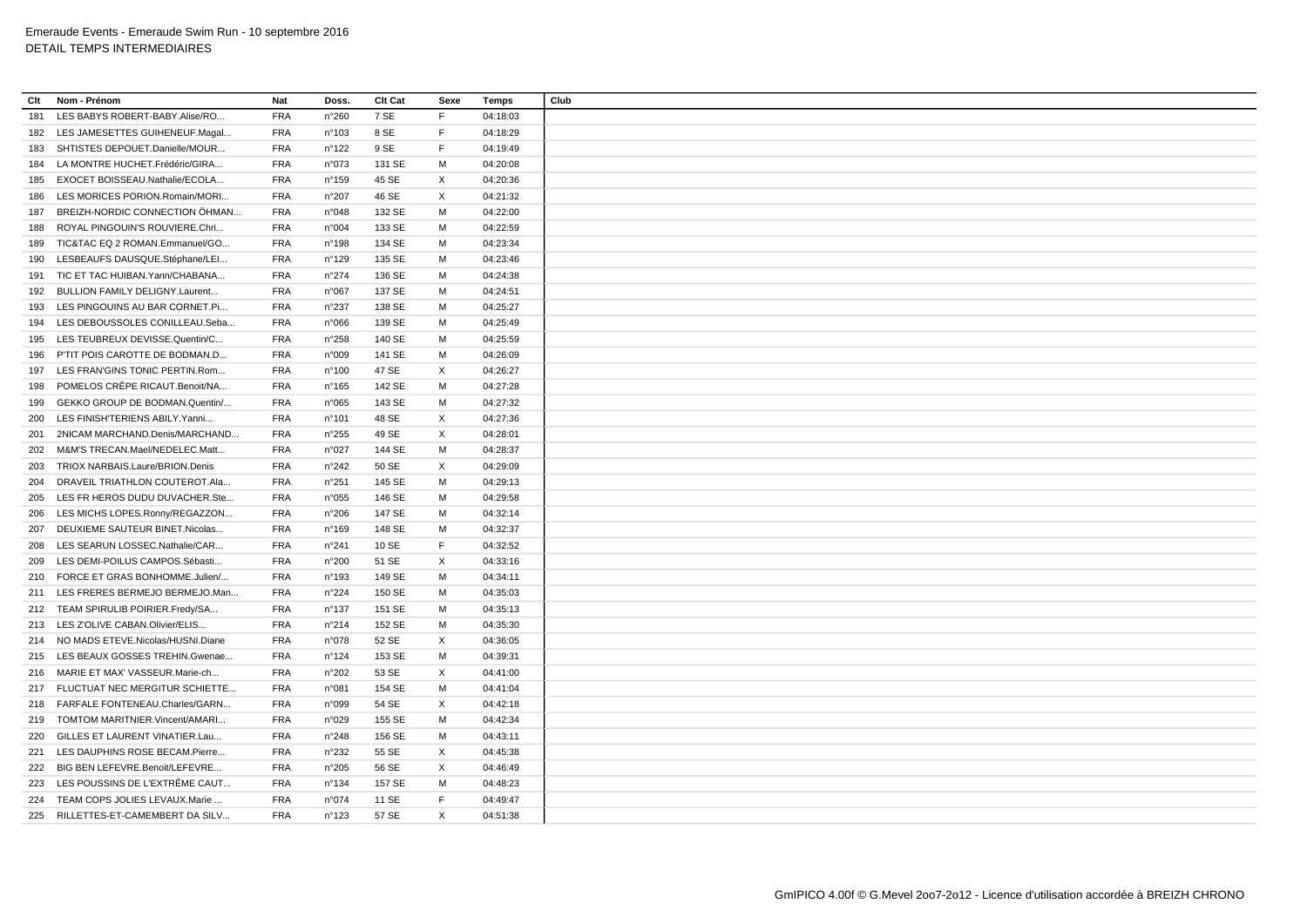| Clt | Nom - Prénom                         | <b>Nat</b> | Doss.           | <b>Clt Cat</b> | Sexe     | Temps    | Club |
|-----|--------------------------------------|------------|-----------------|----------------|----------|----------|------|
| 226 | BDE ANONYMOUS HERVE.Antoine/GA       | <b>FRA</b> | $n^{\circ}108$  | 158 SE         | M        | 04:51:55 |      |
| 227 | SWING&FUN HO.Eric/TAUZIET.Didier     | <b>FRA</b> | $n^{\circ}226$  | 159 SE         | M        | 04:52:50 |      |
| 228 | TCA 007 DEVOIZE.Jerome/MATHIEU       | <b>FRA</b> | n°227           | 160 SE         | M        | 04:53:39 |      |
| 229 | FINISHR MANGIN.Ludwig/SOUHAMI        | <b>FRA</b> | n°064           | 161 SE         | M        | 04:54:51 |      |
| 230 | LES MORGOUILLES LE CHAT.Anne/G       | <b>FRA</b> | n°089           | 58 SE          | X        | 04:55:34 |      |
| 231 | PASSIVITE NOLASCO.Sébastien/RO       | <b>FRA</b> | n°057           | 162 SE         | M        | 04:57:12 |      |
| 232 | JULIE ET FLORENT DESPLANQUES.F       | <b>FRA</b> | n°026           | 59 SE          | $\times$ | 04:57:45 |      |
| 233 | LES SPORTIFS DU DIMANCHE BIA.S       | <b>FRA</b> | n°070           | 163 SE         | M        | 04:58:20 |      |
| 234 | TEAM PAPUCHES CAEROU.Guillaume       | <b>FRA</b> | n°024           | 60 SE          | $\times$ | 05:00:42 |      |
| 235 | JACQUET PÈRE ET FILS STÉPHANE        | <b>FRA</b> | n°254           | 164 SE         | M        | 05:02:22 |      |
| 236 | MARC GEINOZ LAUVERJAT.Elvire/G       | <b>FRA</b> | n°019           | 61 SE          | X        | 05:03:15 |      |
| 237 | DOUBLE SAUTÉE VALEYRE.Jean-bap       | <b>FRA</b> | $n^{\circ}$ 170 | 165 SE         | M        | 05:04:39 |      |
| 238 | LES PRINCESSES CORBEAU.Maeva/V       | <b>FRA</b> | n°051           | 12 SE          | F.       | 05:04:50 |      |
| 239 | LES MDR ENGUIALE.Morgane/LEVAY       | <b>FRA</b> | n°161           | 13 SE          | Е        | 05:06:03 |      |
| 240 | TOI&MOI AYMÉ.Sabrine/CHENIARA        | <b>FRA</b> | n°150           | 62 SE          | $\times$ | 05:11:45 |      |
| 241 | LES BOLONAIS BRIAND. Sylvain/BO      | <b>FRA</b> | n°203           | 166 SE         | M        | 05:17:18 |      |
| 242 | <b>TRIATHLON CLUB MONTOIS RABIER</b> | <b>FRA</b> | $n^{\circ}$ 194 | 14 SE          | F.       | 05:19:13 |      |
| 243 | TARTE A LA RHUBARBE HAURENS.Jo       | <b>FRA</b> | n°020           | 167 SE         | M        | 05:22:21 |      |
| 244 | XAVIC CLERMONT.Xavier/BASTIDE        | <b>FRA</b> | n°276           | 63 SE          | $\times$ | 05:23:33 |      |
| 245 | TEAM DYST AUFFRET.Alain/ILIE.C       | <b>FRA</b> | n°053           | 168 SE         | M        | 05:24:38 |      |
| 246 | CÔTÉ COUR HUGE.Olivier/KERNEN        | <b>FRA</b> | n°082           | 169 SE         | M        | 05:37:25 |      |
|     | 247 LAISSE BETTON TREHIN.Estelle/B   | <b>FRA</b> | $n^{\circ}$ 153 | 15 SE          | Е        | 05:41:35 |      |
| 248 | LES MAQUEREAUX BLEUS LUTZ.Pasc       | <b>FRA</b> | $n^{\circ}$ 180 | 170 SE         | M        | 05:42:44 |      |
|     | DSQ GUILLAUME ET VINCENT VINCENT.G   | <b>FRA</b> | n°043           | 0 SE           | M        | 00:00:00 |      |